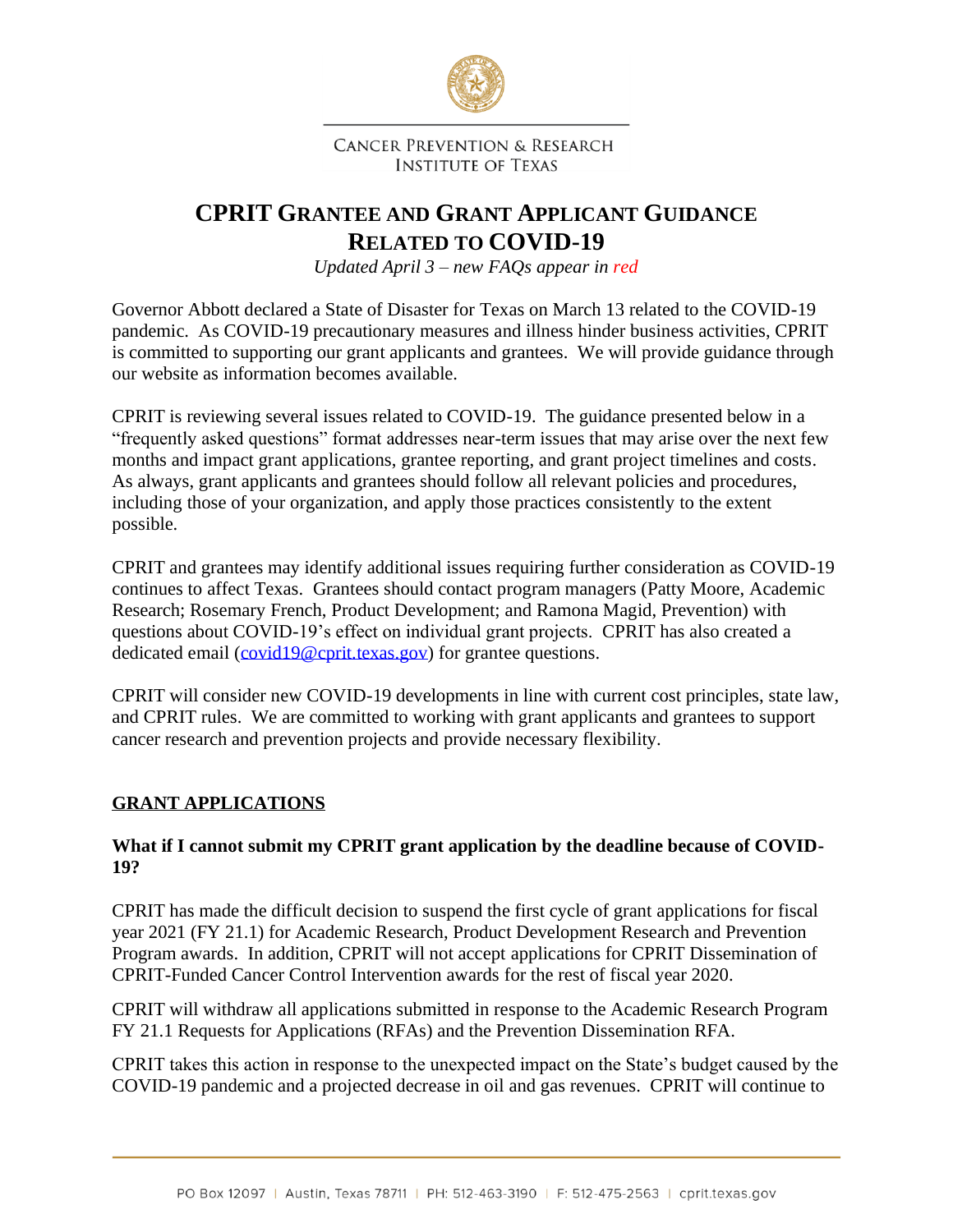evaluate releasing RFAs for fiscal year 2021 and is committed to doing so if circumstances support it.

#### **Will COVID-19 affect CPRIT's timeline for reviewing and approving awards for applications already submitted to CPRIT?**

Peer reviewers are currently evaluating applications submitted for the second review cycle of fiscal year 2020, with award recommendations set for approval at the August 19 Oversight Committee meeting.

CPRIT's review panels will meet virtually (rather than in-person) because of COVID-19. Governor Abbott authorized options for state agency governing boards to also meet virtually pursuant to the Texas Open Meetings Act while COVID-19 concerns limit in person gatherings and travel.

With these measures in place, CPRIT expects the peer review and award recommendation timeline to remain on course for the Oversight Committee to approve awards in August.

### **CPRIT approved my grant application for an award at the February Oversight Committee meeting but I have not executed the grant contract yet. Will COVID-19 affect awards that the Oversight Committee has given final approval?**

CPRIT will execute grant award contracts for applications already approved by the Oversight Committee. Please contact your program manager if you have any questions or need more assistance related to a specific grant project.

### **GRANT REPORTING**

### **What should I do if I cannot file my quarterly Financial Status Report (FSR) on time?**

The next FSR deadline (covering expenses incurred December 1, 2019 – February 29, 2020) is May 29, 2020. [CPRIT rules](https://texreg.sos.state.tx.us/public/readtac$ext.TacPage?sl=R&app=9&p_dir=&p_rloc=&p_tloc=&p_ploc=&pg=1&p_tac=&ti=25&pt=11&ch=703&rl=24) permit an additional 30-day grace period (through June 28, 2020) to submit the FSR and supporting documentation.

CPRIT recognizes that grantees may have reporting delays due to the impact of COVID-19. If a grantee is unable to file the FSR by the May 29 deadline, [CPRIT's rules](https://texreg.sos.state.tx.us/public/readtac$ext.TacPage?sl=R&app=9&p_dir=&p_rloc=&p_tloc=&p_ploc=&pg=1&p_tac=&ti=25&pt=11&ch=703&rl=24) include a process to defer submission of the FSR until August 29, the due date of the FSR for next fiscal quarter (covering expenses March  $1 - May 31$ ). The FSR filed by August 29 will include six months of project costs and supporting documentation, rather than three months.

The grantee should submit a request to defer submitting the next FSR (due May 29) until August 29 through CGMS/CARS using the "Change Not Otherwise Specified" option under the "Change Request" tab. The grantee should submit the request by May 29. CPRIT will approve deferral requests related to delays caused by COVID-19.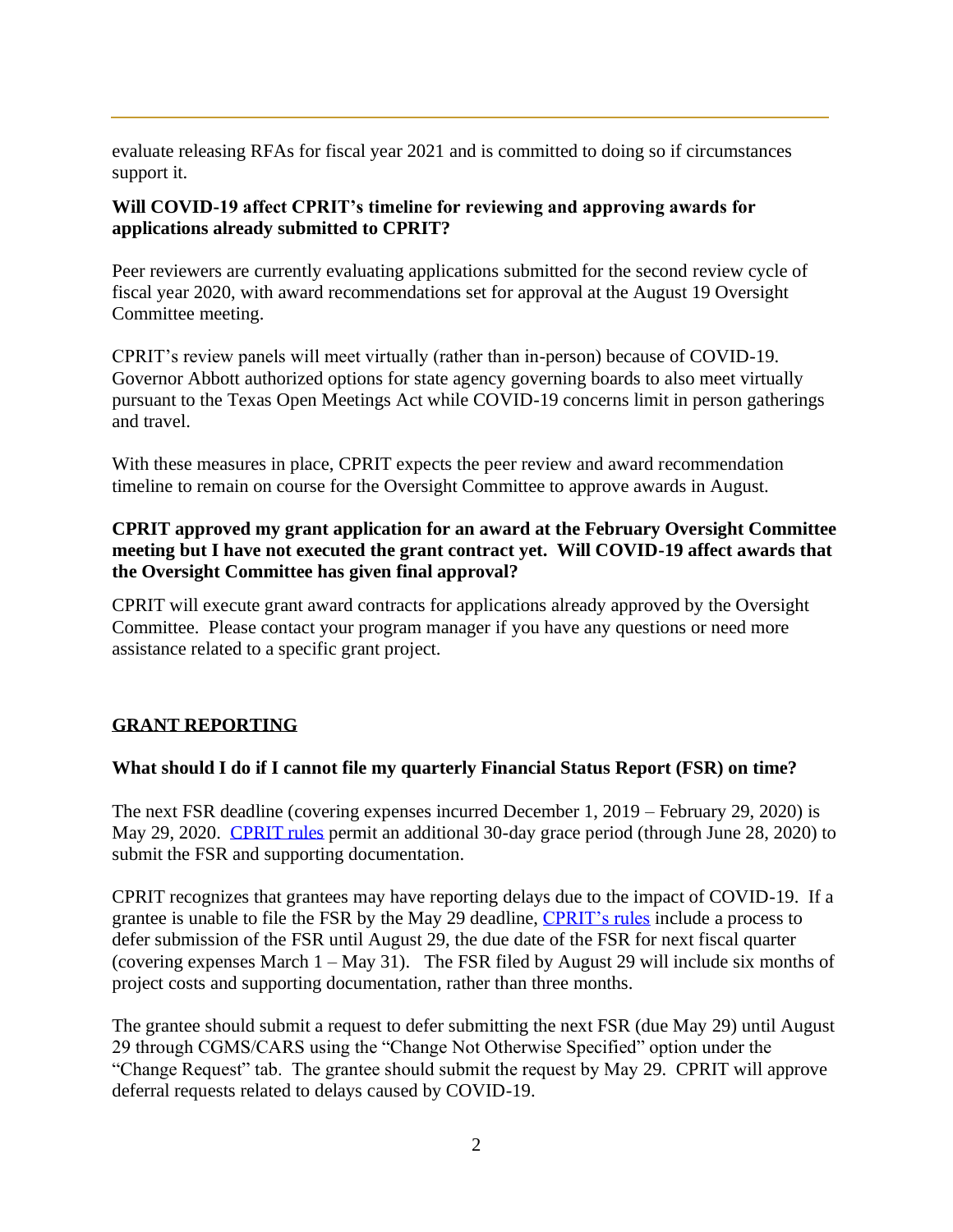More information about FSR deadlines and deferral requests is available in CPRIT's [administrative rule §703.24](https://texreg.sos.state.tx.us/public/readtac$ext.TacPage?sl=R&app=9&p_dir=&p_rloc=&p_tloc=&p_ploc=&pg=1&p_tac=&ti=25&pt=11&ch=703&rl=24) and [CPRIT's Grant Policies and Procedures Guide at Section 6.2.](https://cprit.texas.gov/media/2152/policy_and_procedure_guide_122019.pdf)

**What should I do if I cannot file my audit on time?** *(CPRIT has updated this FAQ to include information about how to file an extension request.)*

Grantees expending \$750,000 or more in CPRIT grant funds or a combination of CPRIT and other state grant funds in the grantee's fiscal year must complete a single audit, program specific audit, or agreed upon procedures audit no later than nine months after the end of the grantee's fiscal year.

CPRIT's rules allow for a grantee to request additional time to submit a required audit to CPRIT. If the grantee is unable to complete and submit a required audit by the due date because of the effects of COVID-19, please submit the notice that the audit will be late through "Change – Not Otherwise Specified" (CNOS) change request under the "Change Requests" tab in CPRIT's Grant Management System. CPRIT requires only one CNOS request per grantee institution or entity.

At this time, CPRIT will approve an extension of up to 90 days from the original audit due date for COVID-19 related delays. CPRIT may approve more time to file the audit if COVID-19 issues continue to affect the grantee's ability to conduct the audit for an extended period.

More information about audit deadlines is available in CPRIT's administrative rule [§ 703.13](https://texreg.sos.state.tx.us/public/readtac$ext.TacPage?sl=R&app=9&p_dir=&p_rloc=&p_tloc=&p_ploc=&pg=1&p_tac=&ti=25&pt=11&ch=703&rl=13) and [CPRIT's Grant Policies and Procedures Guide](https://cprit.texas.gov/media/2152/policy_and_procedure_guide_122019.pdf) at Section 6.5.

#### **What should I do if I cannot file other required reports on time?**

[CPRIT's](https://texreg.sos.state.tx.us/public/readtac$ext.TacPage?sl=R&app=9&p_dir=&p_rloc=&p_tloc=&p_ploc=&pg=1&p_tac=&ti=25&pt=11&ch=703&rl=21) rules require all grantees to submit required reports within 60 days of the anniversary of the grant contract's effective date. These reports include annual progress reports, Historically Underutilized Business (HUB) forms, annual inventory reports, and revenue sharing forms. In addition, matching certification forms are due 30 days following the due date of the last quarterly FSR of the grant year. Some grantees must also submit quarterly progress reports.

CPRIT recognizes that grantees may have reporting delays due to the impact of COVID-19. The grantee should contact the program manager if the grantee is unable to submit a required report by the reporting deadline. CPRIT will work with grantees to extend the deadline, if appropriate.

#### **How will CPRIT assess progress if COVID-19 stops or disrupts work on my project?**

CPRIT understands that the potential effects of COVID-19 may impact the progress of CPRITsupported research and prevention projects. Grantees should explain the COVID-19 effects that disrupted the project's activities in the required progress report. CPRIT is committed to working with its grantees and will consider the grantee's explanation when evaluating overall progress.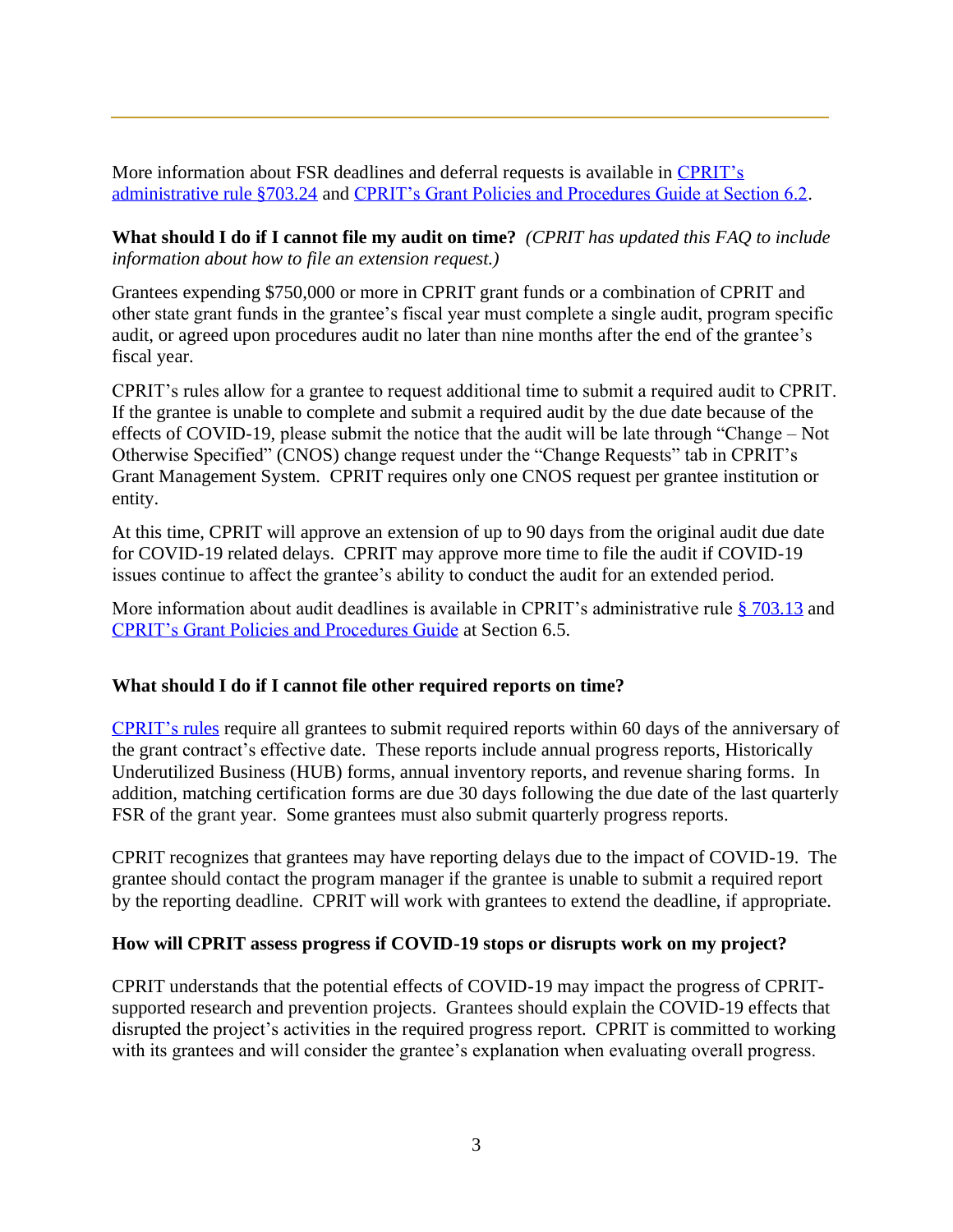More information about progress report deadlines is available in [CPRIT's administrative rule](https://texreg.sos.state.tx.us/public/readtac$ext.TacPage?sl=R&app=9&p_dir=&p_rloc=&p_tloc=&p_ploc=&pg=1&p_tac=&ti=25&pt=11&ch=703&rl=21)  [§703.21](https://texreg.sos.state.tx.us/public/readtac$ext.TacPage?sl=R&app=9&p_dir=&p_rloc=&p_tloc=&p_ploc=&pg=1&p_tac=&ti=25&pt=11&ch=703&rl=21) and [CPRIT's Grant Policies and Procedures Guide at Section 6.3.](https://cprit.texas.gov/media/2152/policy_and_procedure_guide_122019.pdf)

## **PROJECT TIMELINE, CHANGES AND COST ISSUES**

#### **What should I do if COVID-19 affects my ability to complete the project's goals and objectives within the budget and timeline included in the grant contract?**

CPRIT recognizes that the potential effects of COVID-19 may affect the grantee's ability to complete project goals and objectives within previously agreed timelines. CPRIT will work with the grantee to address goals and objectives changes necessary because of COVID-19. The grantee requests and CPRIT approves any changes to goals and objectives through CGMS/CARS.

The grantee may make transfers between or among lines within budget categories to accommodate changes resulting from COVID-19 without prior CPRIT approval if the transfer meets certain criteria listed in [CPRIT's rule](https://texreg.sos.state.tx.us/public/readtac$ext.TacPage?sl=R&app=9&p_dir=&p_rloc=&p_tloc=&p_ploc=&pg=1&p_tac=&ti=25&pt=11&ch=703&rl=25) addressing budget changes. CPRIT will work with the grantee to review and approve all other contract goal, objective, and budget changes due to COVID-19.

More information about goals, objectives, and budget changes is available in CPRIT's administrative rules [§§ 703.10](https://texreg.sos.state.tx.us/public/readtac$ext.TacPage?sl=R&app=9&p_dir=&p_rloc=&p_tloc=&p_ploc=&pg=1&p_tac=&ti=25&pt=11&ch=703&rl=10) and [703.25](https://texreg.sos.state.tx.us/public/readtac$ext.TacPage?sl=R&app=9&p_dir=&p_rloc=&p_tloc=&p_ploc=&pg=1&p_tac=&ti=25&pt=11&ch=703&rl=25) and CPRIT's [Grant Policies and Procedures Guide at](https://cprit.texas.gov/media/2152/policy_and_procedure_guide_122019.pdf)  [Sections 5.14 and 5.15.](https://cprit.texas.gov/media/2152/policy_and_procedure_guide_122019.pdf)

#### **What should I do if I cannot complete my CPRIT-funded project on time because of the effects of COVID-19?**

CPRIT provides grantees additional time to complete the work on CPRIT-funded projects through no-cost extensions (NCE). The grantee may request an NCE via the "Change Request tab" of CGMS/CARS within the last six months of the grant. Once approved, CPRIT will amend the contract to reflect the new termination date. When requesting an NCE, the grantee should indicate that COVID-19 affected the grantee's ability to complete the work on time.

More information about no cost extensions is available in [CPRIT's administrative rule §703.14](https://texreg.sos.state.tx.us/public/readtac$ext.TacPage?sl=R&app=9&p_dir=&p_rloc=&p_tloc=&p_ploc=&pg=1&p_tac=&ti=25&pt=11&ch=703&rl=14) and [CPRIT's Grant Policies and Procedures Guide at Section 13.3.](https://cprit.texas.gov/media/2152/policy_and_procedure_guide_122019.pdf)

#### **We hold a summer research program through a CPRIT training grant. Do we need CPRIT approval before cancelling it due to COVID-19 travel issues?**

Deciding whether to cancel a summer research training program is an institutional decision. If the grantee decides to cancel programs due to COVID-19, please contact Patty Moore to discuss amending the grant contract to reflect the change.

### **CPRIT approved my grant earlier this year. The award contract has a March 1 effective date, but my institution has a policy in place that each lab should operate with minimum**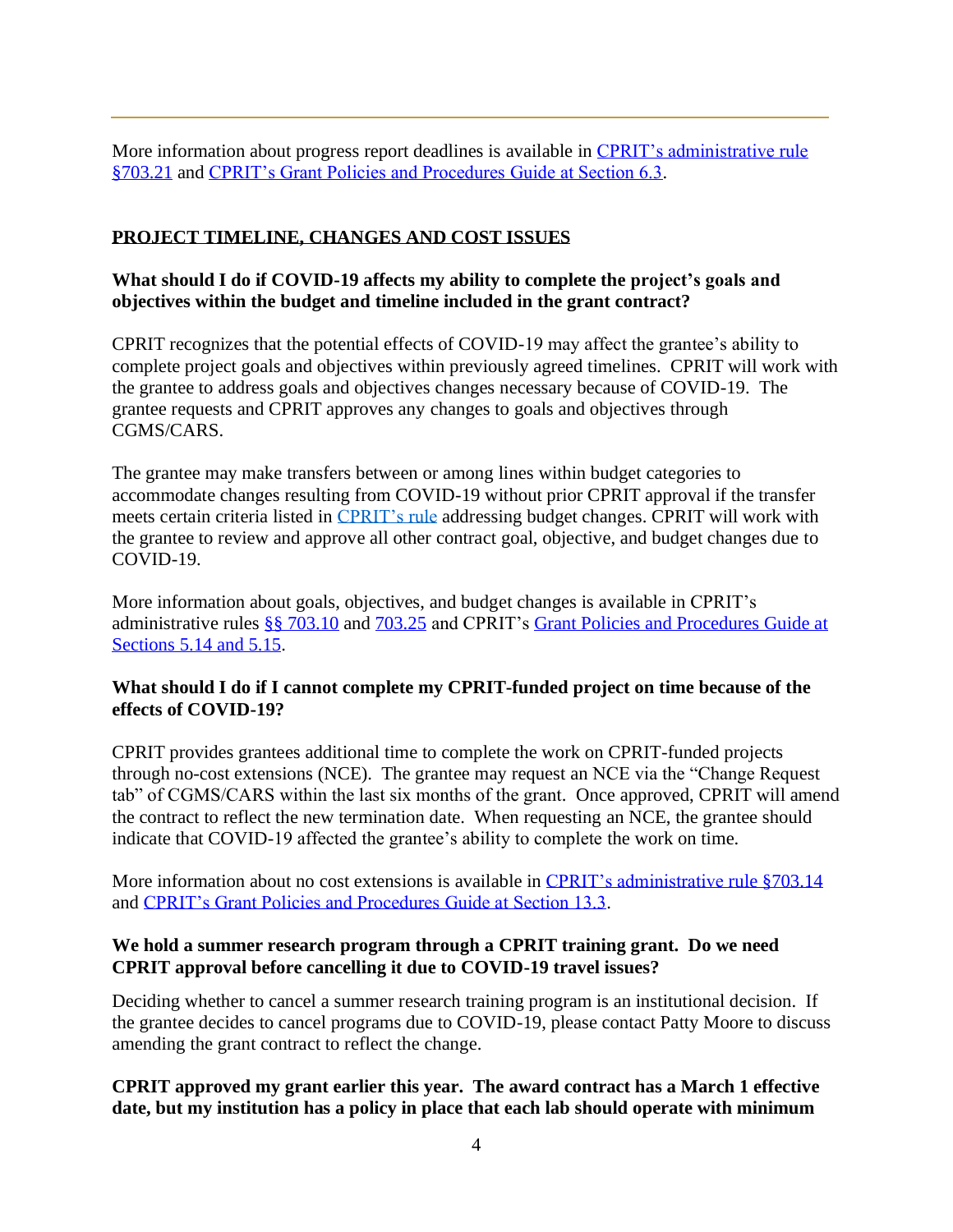#### **personnel and conduct only essential experiments due to COVID-19. Can I change the effective date of the grant to June or July 1st instead of March?**

CPRIT recognizes that the potential effects of COVID-19 may impair the grantee's ability to start work and/or complete project goals and objectives within previously agreed timelines. CPRIT is not planning to change grant contract effective dates at this time. However, CPRIT will provide grantees additional time to complete the work on CPRIT-funded projects through no-cost extensions (NCE). The NCE option will ensure that grantees affected by COVID-19 related project delays have adequate time to complete work on the grant project. The grantee may request an NCE via the "Change Request tab" of CGMS/CARS within the last six months of the grant contract termination date.

More information about no cost extensions is available in CPRIT's administrative rule  $\S 703.14$  $\S 703.14$ and [CPRIT's Grant Policies and Procedures Guide](https://cprit.texas.gov/media/2152/policy_and_procedure_guide_122019.pdf) at Section 13.3.

#### **CPRIT has already approved a no-cost extension (NCE) for my grant project. What should I do if I need to extend the NCE or receive another NCE because of COVID-19 related business closures or work stoppages?**

CPRIT administrative rules recognize that special circumstance may justify the grantee receiving more than one NCE to complete the work on a grant project. The grantee should contact the program manager for guidance on further extending the termination date for a grant project with an existing NCE.

More information about no cost extensions is available in [CPRIT's administrative rule §703.14](https://texreg.sos.state.tx.us/public/readtac$ext.TacPage?sl=R&app=9&p_dir=&p_rloc=&p_tloc=&p_ploc=&pg=1&p_tac=&ti=25&pt=11&ch=703&rl=14) and [CPRIT's Grant Policies and Procedures Guide](https://cprit.texas.gov/media/2152/policy_and_procedure_guide_122019.pdf) at Section 13.3.

#### **Will CPRIT reimburse personnel costs (salaries and benefits) for employees assigned to the project who are not working or have reduced their level of effort on the project because of COVID-19?**

CPRIT recognizes that cancer research and prevention grantee staff may be unable to work on CPRIT-funded projects now due to or related to the COVID-19 disaster. Grantees should make every effort to perform work on the grant-funded project consistent with the grantee organization's directives to employees regarding COVID-19, such as working remotely. However, in the event that personnel is unable to work or must reduce their work level, CPRIT will allow grantees to continue to charge salaries and benefits to currently active CPRIT awards if they are paid in a way that conforms to an established policy of the grantee and that policy treats both grant-supported and other activities consistently.

Grantees must maintain records and documentation to support charges to the CPRIT grants for salaries and benefits for personnel not working or reducing their amount of work because of the COVID-19 disaster. CPRIT will provide additional instructions for grantees to track these costs.

CPRIT will reimburse salaries and benefits up to the level reflected on the grantee's Personnel Level of Effort (PLOE) form in place on February 29, 2020. This authorization applies to personnel costs incurred for the fiscal quarter March 1 – May 31, 2020. CPRIT will reassess the authorization for the fiscal period beginning June 1, 2020.